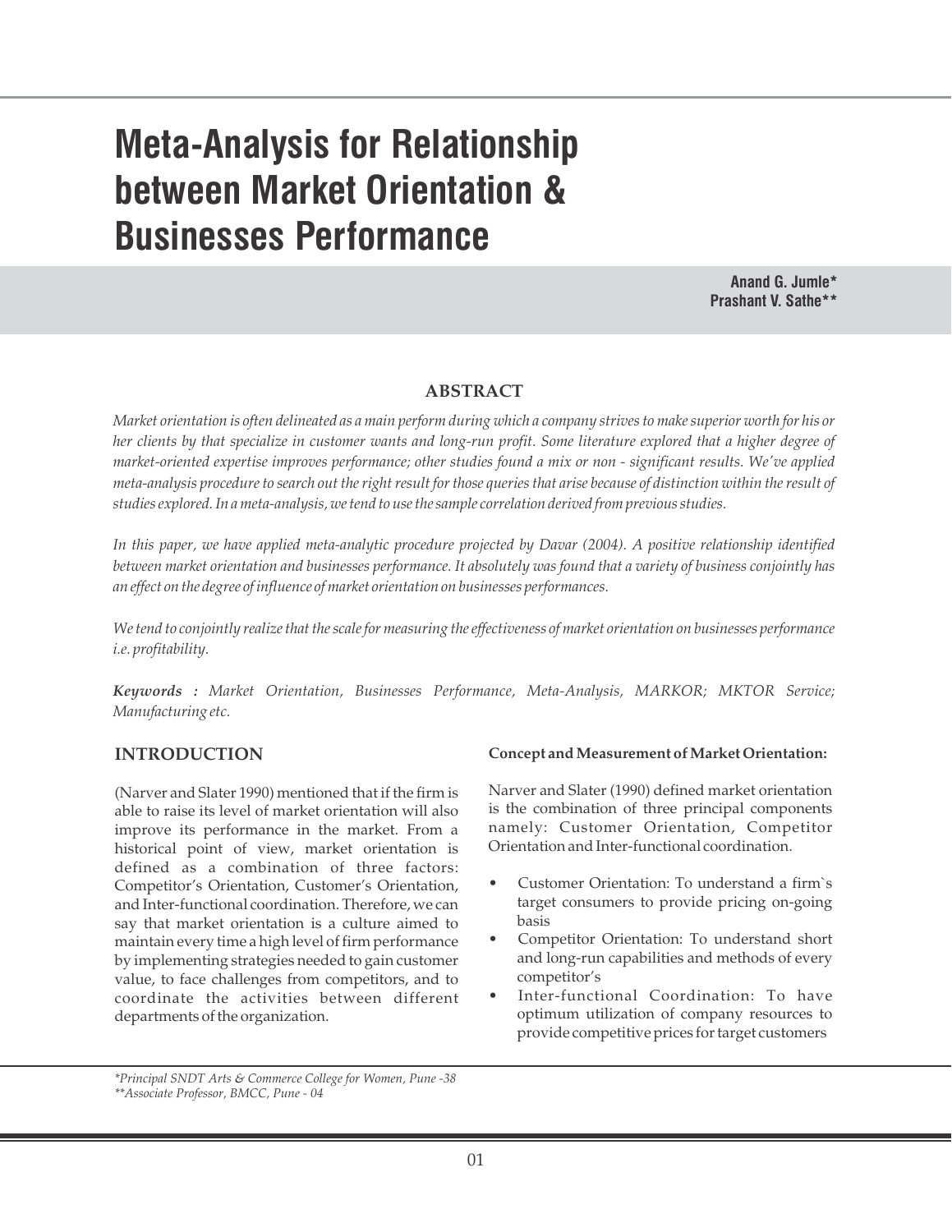Jaworski and Kohli (1993) stated that there exists three principal components of market orientation are:

- Developing a marketing intelligence system to assist in understanding current and future customer needs.
- Dissemination of information across the different departments.
- To measure organizational responsiveness towards it.

## **Responsiveness can expand again two parts:**

- Responsive Design using marketing intelligence to develop plans, and
- Response Implementation plan execution.

**Important:** The better the match between these three dimensions, the smaller the resources waste leading to performing activities more efficiently (Sandvik and Sandvik-2000). (Howburg and Pflesser, 2000) conceptualized that market-oriented organizational culture is based on four distinct but interrelated components including:

- Organization shared basic values supporting market orientation;
- Organization norms for market orientation;
- Perceptible artifacts of market orientation;
- Market-oriented behaviour.

John Dawes (2000) combined both Narver & Slater (1990) and Kohli & Jaworski (1993) theories. Dawes points out that market orientation consists of three aspects such as Customer's Orientation (Customer Analysis and Customer Responsiveness), Competitor Orientation, and lastly Market Information Sharing. So, market orientation includes three antecedents as:

- Customer Orientation: Customer's Analysis and replying to customers.
- Competitor Orientation: Competitor's Analysis and reaction against competitors.
- Inter-department Collaboration: Gathering, Spread, and Using of information.

# $F$  **CONCEPT OF RELATIONSHIP BETWEEN MARKET ORIENTATION AND BUSINESS**

## **Performance**

Narver and Slater (1990) conclude that there is a positive relationship between Market orientation and businesses performance. According to Smith and Pitter (2007)-"Better performance will be achieved by the market-oriented organization". John Dawes (2000) concludes that there exists a positive relationship between market orientation and businesses performance. Muhammad Masroor Alam also defined that market orientation is an important determinant of business success. Kohli and Jaworski (1993) have found a significant relationship between market orientation and businesses performance. Moorman and Rust (1999) argued that more the marketing functionality develops knowledge and skills sets related to managing three customers' connections, more it will contribute towards firm performance.

**H1:** There exists a positive relationship between market orientation and businesses performance.

#### **Meta-Analysis**

Meta-analytic evidence can be used to assess different comprehensive models that evaluate the implementation of market orientation strategies and mediate its impact on businesses performance (Brown and Peterson, 1993). Glass (1976) defines it as the statistical analysis on information collected from different studies for the purpose to integrate findings. Hence, Meta-analysis is a powerful tool for establishing empirical generalization in the marketing area (Farley et.al., 1995). Meta-analysis is required on those findings that are conceptually comparable and can be configured in statistically equivalent form (Lipsey and Wilson-2001).

#### **Meta-Analytic Studies**

Paul D. Ellis (2006) used 58 studies in his metaanalysis. He calculated the mean correlation from the studies. In his study multiple performance effects were reported in a single study, a single mean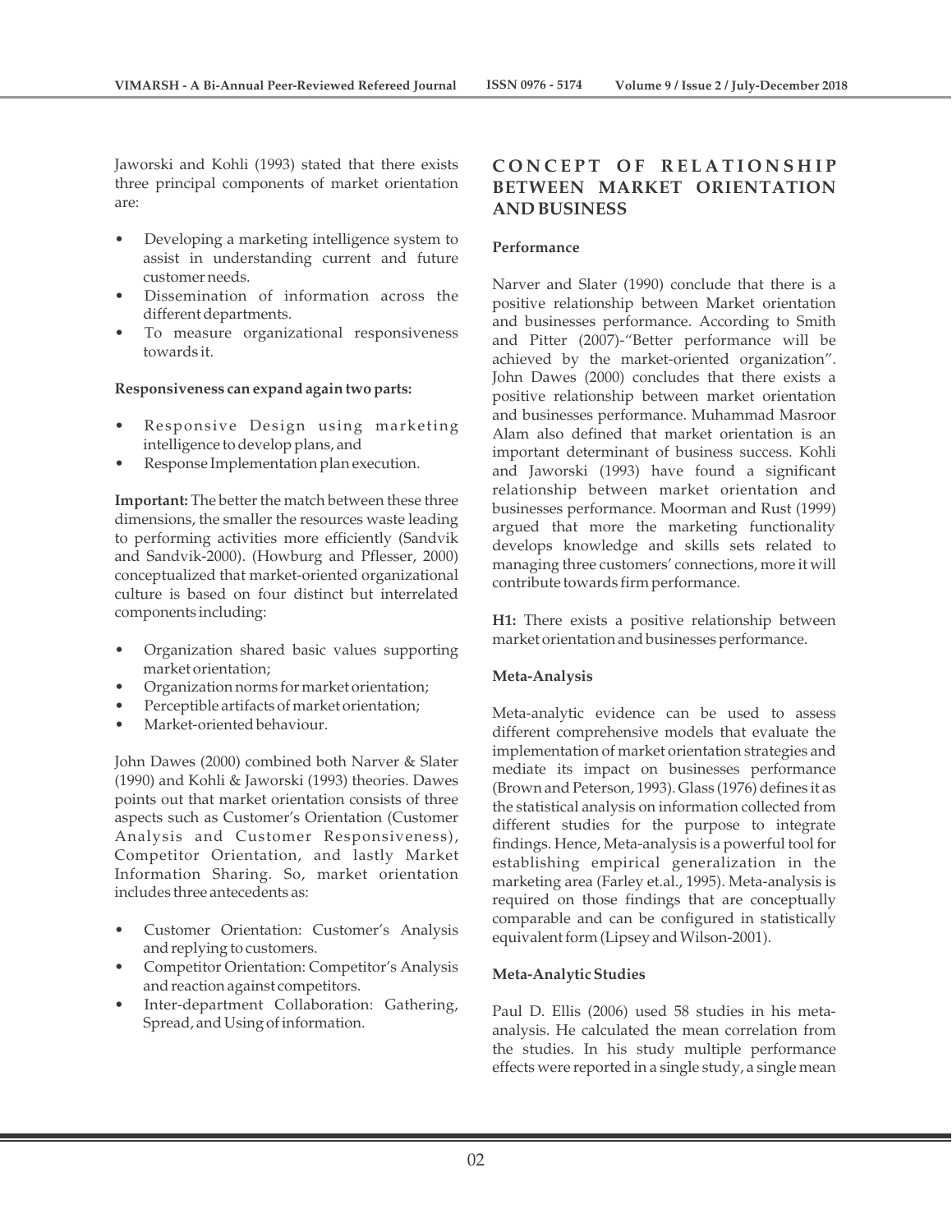effect was calculated. He also used the Lipsey and Wilson (2001) procedures. He concludes that correlation between market orientation and businesses performance are significantly stronger in the USA  $(r = 0.36)$  than elsewhere. (Western Europe  $(r) = 0.25$ , Eastern Europe $(r) = 0.20$ , Asia  $(r) = 0.26$ , Australia (r) = 0.24). He also found that Kohli et.al., (1993) scale returned significantly higher effect sizes  $(r = 0.32)$  than those inspired by Narver and Slater's (1990) ( $r = 0.25$ ). In his study, one important result came out that market orientation is a significantly stronger correlation with subjective performance (r  $= 0.27$ ) than objective performance ( $r = 0.22$ ).

Ahmet H. Kirca, Satish Jayachandran and William O. Bearden (2005) conducted a meta-analysis to integrate findings of 114 studies. That meta-analysis showed that market orientation is positively associated with businesses performance $\mathcal{D} = 0.46$ . For meta-analysis, they first prepared a coding form that specified the information that was to be extracted from each study, corrected effects obtained from each study for measurement error by dividing the correlation coefficient by the product of the square root of the reliabilities of the two constructs. Absence of the reliability they used, means reliability.

Valter Afonso Vieira (2010) conducted a Brazilian meta-analysis aggregating a sample size of 4,537 in 27 papers. The findings suggest that the relationship between market orientation and businesses performance is positive and strong( $r = 0.39$ ). He also selected the correlation coefficient as the primary effect size metric. In his study, effect sizes are obtained through a range of statistical data (e.g. student's t-test, f ratio with a d.f. in the numerator, chi-square) by means of the formulas given by Hunter and Schmidt (2004).

Cynthia Rodriguez Cano, Francois A. Carrillat and Fernando Jaramillo (2004) used 52 studies in their meta-analysis and found that there exists a positive and consistent relationship between market orientation and businesses performance. The authors consider disattenuated mean effect size the best estimator of the relationship between market orientation and businesses performance, as prescribed by Lipsey and Wilson (2001).

## **Potential Moderators**

## **Measurement Moderators**

Researchers used mainly two market orientation measures in their research. "MARKOR" scale developed by Kohli, Jaworski and Kumar (1993) and the "MKTOR" scale developed by Narver and Slater (1990) are two basic scales to measure market orientation. Research indicates that although both scales are theoretically consistent in general but Mark A. Farrell and Edward Oczkowski (1997) found a difference between these two measures. In previous research papers when referring to the attenuated effect size MARKOR has a lower reliability compared to MKTOR. MARKOR scale includes only information generation, information dissemination and responsiveness it as to customer needs without considering competitors.

H2: The relationship between market orientation and businesses performance will be stronger when market orientation is measured using the MKTOR scale rather than the MARKOR scale.

## **Contextual Moderators**

The continued shift from producing to service extends the analysis scope to measure the connection between market orientation and businesses performance (Pitt, Caruana and Berton-1996; Van Egeren and O`connor-1998). In a commentary article of Grey and Hooley (2002), indicates that there's equivocal proof on the weakening impact of business type (service and manufacturing) on the connection between market orientation and businesses performance.

H3: The relationship between market orientation and businesses performance will be stronger for service compared to manufacturing organization.

# **METHODOLOGY USED**

Numerous marketing related parameters have been meta-analysed in different literature. In this study, Davar (2004) method will be used to conclude correct results. The market orientation relationship with businesses performance has been measured through sample correlations. Around 40 studies are used for meta-analysis (Annexure-A).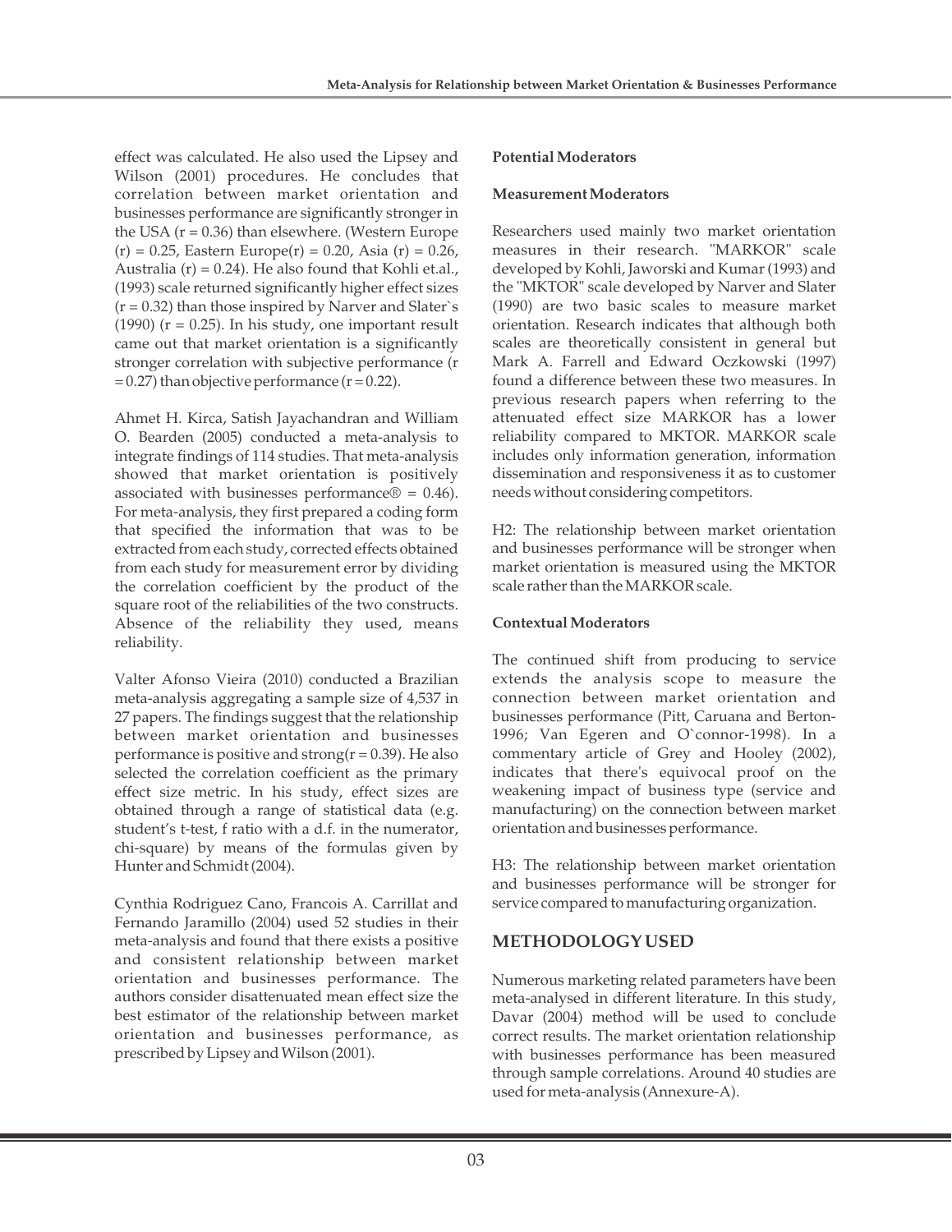## **FINDINGS AND DISCUSSION**

In Meta-analysis, we have used Meta-analytic framework given by Davar (2004). The comparative study of measurement corrected and measurement uncorrected correlations have been shown in Table 1 and a comparative study of moderator variables given in Table 2 and Table 3.

#### **Mean Correlation**

We have calculated the mean correlation given by previous studies. According to these studies, the mean correlation® is 0.35. After correcting the measurement error, the common correlation (p) is 0.426. Thus, we can say that there is a moderate and positive correlation between market orientation and businesses performance.

## **Estimation of True Variance**

After the correction of observed correlation for measurement error, the true variance rises to 0.022 from 0.007

|                         | <b>Sample Correlations</b>   | <b>Sample Correlation</b>    |  |  |
|-------------------------|------------------------------|------------------------------|--|--|
|                         | Uncorrected                  | Corrected                    |  |  |
|                         | <b>For Measurement Error</b> | <b>For Measurement Error</b> |  |  |
| Mean Correlation        | 0.35                         | 0.426                        |  |  |
| (Non-Weighted)          |                              |                              |  |  |
| Observed Variance       | 0.26                         | 0.38                         |  |  |
| Sampling Error Variance | 0.019                        | 0.016                        |  |  |
| True Variance           | 0.007                        | 0.022                        |  |  |

#### **Table-1: Meta-Analysis of Sample Correlation**

*Sources: Authors Compilation*

This difference shows that Measurement error can influence the effectiveness of market orientation on businesses performance. Therefore, it is necessary to calculate measurement error with the help of reliability estimates for computation true variance. Sampling error variance and observed variance is very important for the calculation of true variance. If we do not correct the measurement error, it increases the sampling error variance. We can see the difference in sampling error in Table 1. Observed variance also is higher in corrected sample correlation that uncorrected sample correlation. (See in Table 1). Therefore it is necessary to correct the sample correlation given in previous studies with the help of reliability estimates before calculating observed variance suggested by Davar (2004).

#### **Moderator Analysis**

The study analyses two main moderator variables i.e. measurement moderator of market orientation (MKTOR vs. MARKOR) and type of industry (manufacturing vs. services). The results are shown in Table-2 and Table-3 given by meta-analytic study. According to results given in Table 2, we can say that after correcting the sample correlation for measurement error the mean correlation(p) in case of MKTOR(0.45) is greater than MARKOR ( $p = 0.42$ ). The difference in sampling error variance in both scales is also very small (0.01).The true variance is higher in MKTOR ( $\sigma$ 2 $p$  = 0.016) than the MARKOR  $(\sigma 2p = -0.002)$ . Therefore, we can say that MKTOR scale is more effective for calculation of market orientation.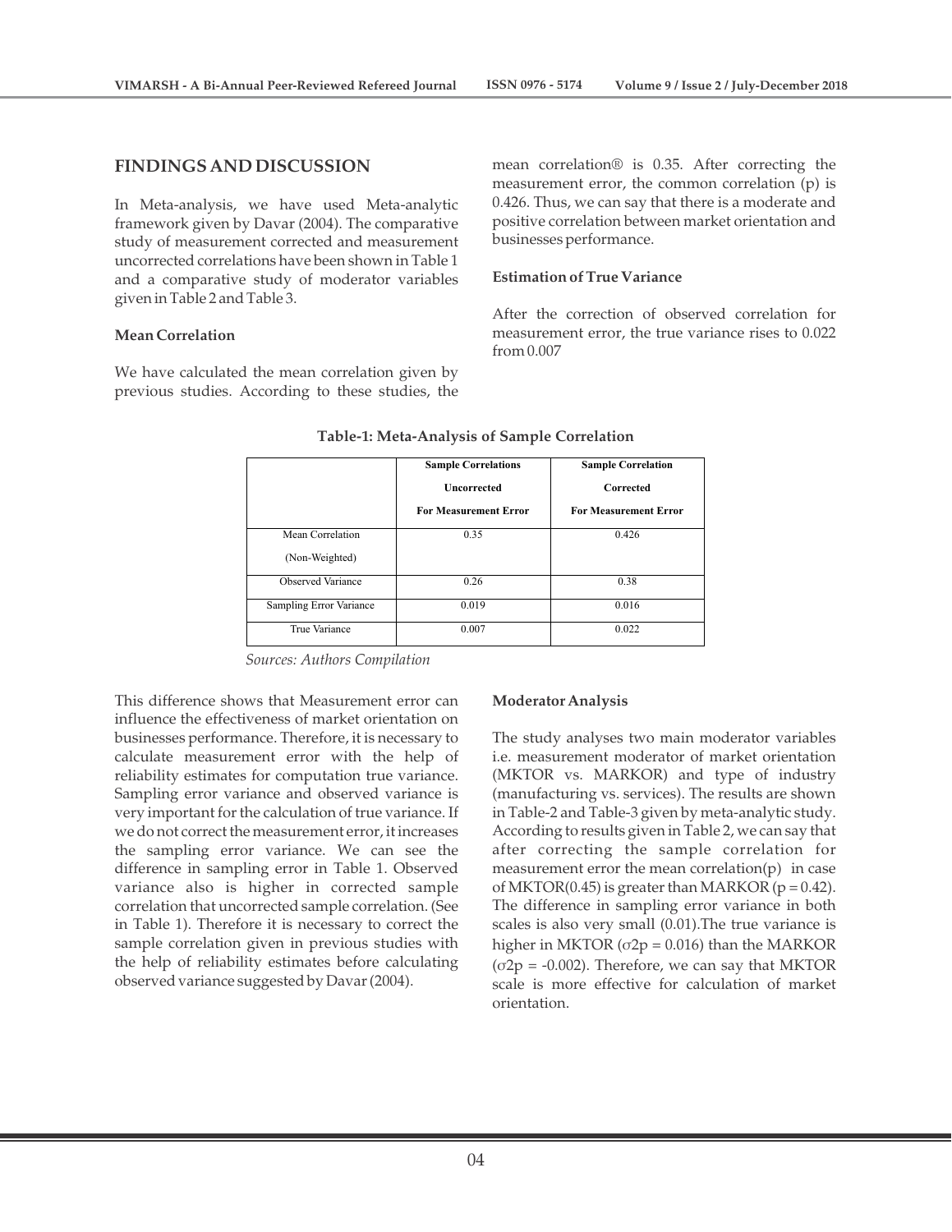|                                          | <b>MKTOR</b>        | <b>MARKOR</b>                            |                     |  |  |
|------------------------------------------|---------------------|------------------------------------------|---------------------|--|--|
|                                          | Scale $k = 15$      | Scale $k = 21$                           |                     |  |  |
| Sample Correlations                      | Sample Correlations | Sample Correlations                      | Sample Correlations |  |  |
| Corrected for                            | Uncorrected for     | Corrected for                            | Uncorrected for     |  |  |
| Measurement Error                        | Measurement Error   | Measurement Error                        | Measurement Error   |  |  |
| $p = \sum_{i=1}^{n} 1$                   | $r = 0.37$          | $p = 0.42$                               | $r = 0.35$          |  |  |
| $\mathbf{k}$                             |                     |                                          |                     |  |  |
| $\sigma^2 = \sum (r_1-p)^2$              |                     | $\sigma^2 = \sum (r_1 - p)^2$            |                     |  |  |
| k                                        | 0.037               | $\mathbf{k}$                             | 0.022               |  |  |
| $= 0.058$                                |                     | $= 0.030$                                |                     |  |  |
| $\sigma^2 e = 0.042$                     | 0.049               | $\sigma^2 e = 0.032$                     | 0.037               |  |  |
| $\sigma^2 p = \dot{O}^2$ , $\dot{O}^2 e$ | $-0.012$            | $\sigma^2 p = \sigma^2_{r}$ $\sigma^2 e$ | $-0.015$            |  |  |
| $= 0.016$                                |                     | $= -0.002$                               |                     |  |  |

**Table-2: Measurement Moderators Analysis**

*Sources: Authors Compilation*

**Table 3: Contextual Moderators**

|                     | <b>Manufacturing Industry</b>          |                     |  |  |
|---------------------|----------------------------------------|---------------------|--|--|
|                     | $k = 16$                               |                     |  |  |
| Sample Correlations | Sample Correlations                    | Sample Correlations |  |  |
| Uncorrected for     | Corrected for                          | Uncorrected for     |  |  |
| Measurement Error   | Measurement Error                      | Measurement Error   |  |  |
|                     | $p = \sum r_1 = 0.44$                  |                     |  |  |
| $r = 0.35$          | k                                      | $r = 0.36$          |  |  |
|                     | $\sigma^2 = \sum (r_1 - p)^2$          |                     |  |  |
| 0.027               | k                                      | 0.027               |  |  |
|                     | $= 0.039$                              |                     |  |  |
| 0.059               | $\sigma^2 e = 0.041$                   | 0.047               |  |  |
| $-0.032$            | $\sigma^2 p = \sigma^2$ , $\sigma^2 e$ | $-0.02$             |  |  |
|                     | $= -0.002$                             |                     |  |  |
|                     |                                        |                     |  |  |

*Sources: Authors Compilation*

From Table 3, we can see that the common correlation (p) is 0.44 in case of manufacturing is greater than the services industry ( $p = 0.43$ ). Therefore, we can conclude that there is a small effect of type of industry on the degree of effectiveness of market orientation on businesses performance. The observed variance in both the cases are equal in uncorrected measurement error, but after correcting measurement error there is a small difference in both case (0.002). Both the true variance in negative form.

Therefore, we can say that there is little difference in the two industries for the calculation of the effect of market orientation on businesses performance.

# **CONCLUSION**

Finally, we can say that there is a positive relationship between market orientation and businesses performance. The Market orientation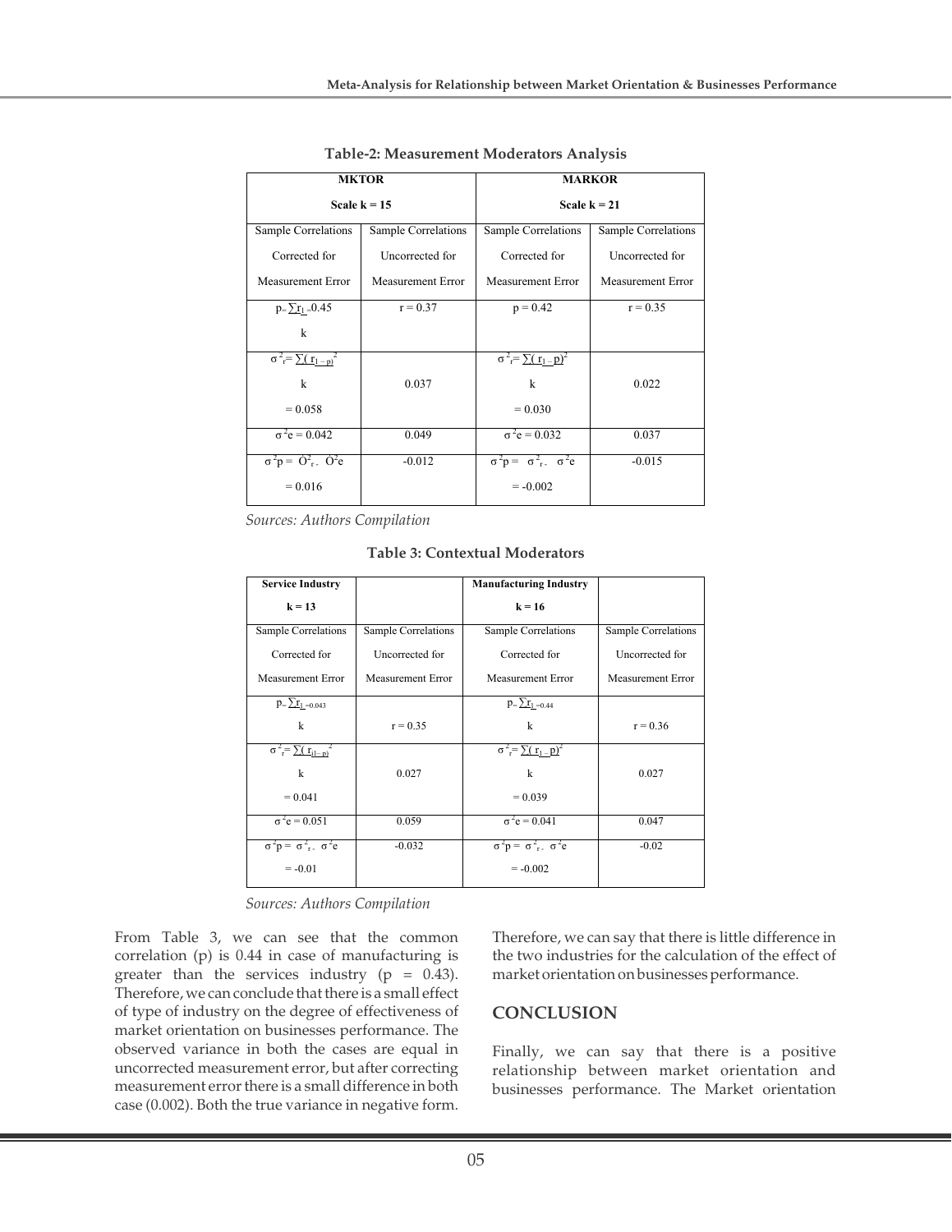moderators also affect the effectiveness of market orientation. This meta-analysis implies that after correcting the sample correlation for measurement error, we can conclude true and more effective results.

## **SUGGESTIONS**

Therefore, we are able to say that if the trader (service or manufacturer) will apply market orientation in their field, they're going to get higher performance (profit). This paper suggests that market orientation can have an effect on the business's performance in an exceedingly positive method. In the future, a meta-analysis could embrace the examination of discourse and method moderators. For example the character of the various relationships among studies conducted in several countries, environments with varied volatility levels, companies with varied sizes, the utilization of various respondents (e.g. selling vs. nonmarketing). Meta-analysis isn't finished in itself, however, it acts as a guide to researchers of the future.

# **IMPORTANT TERMS**

Observed variance (sr2): A meta-analytic statistics which measures the extent the variation in the correlation coefficients across studies.

Sampling error variance (se2): It reflects the variation in sampling error in the measurement corrected correlation coefficients.

True variance (sp2): The observed variance net of the sampling error variance (sr2 - se2) is termed as a meta-analytic statistic of true variance (see HSJ-1982).

Measurement error: It is the error in the measurement of variables. Generally, the measurement error arises because of the lack of construct validity and attenuates the magnitude of a sample correlation coefficient.

Industry:  $M =$  Manufacturing,  $S =$  Service,  $X =$ Mixed.

Market Orientation Scale:  $M = \text{MARKOR}, K =$ MKTOR, M = Mixed.

Performance Scale:  $O = Objective, S = Subjective, X =$ Mixed.

r = Reported r or r equivalent (e.g., transformed from t-value, F-value, X2)

Corrected  $r = r$  obtained after correcting measurement error.

## **BIBLIOGRAPHY**

- *Aaron, J. Johnson, Clay, C. Dibrell, & Eric, Hansen. (2009). Market orientation, Innovativeness and Performance of Food Companies. Journal of Agreebusiness, 27, ½ (Spring/Fall), 85-106.*
- *Ahmet, H. Kirca, Satish, Jayachandran, & William, O`Bearden. (2005, (April). Market orientation: A meta-analytic review and assessment of its antecedents and impact on performance. Journal of Marketing, 69, 24-41.*
- *Kohli, Ajay K., Jaworski, Bernard J., & Kumar, Ajith. (1993, November). MARKOR: A measure of Market orientation. Journal of Marketing Research, XXX, 467-77.*
- *Sharma, Alka, & Gupta, Anil. (2008). The Impact of Market orientation on service quality: A study of study of State Bank of India. NICE Journal of Business, 3(1 &2), 17-32.*
- *Amirhossein, Amirkhani, & Rasool, Sanavi Fard. (2009). The Effect of Market orientation on Business Performance of Companies Designing and Manufacturing clean rooms. American Journal of Applied Science, 6(7), 1373-1379.*
- *Christine, Moorman, & Roland, T. Rust. (1999). The Role of Marketing. Journal of Marketing, 63, 180- 197.*
- *Cynthia, Rodriguez Cano, Francois, A. Carrillat, & Fernando, Jaramillo. (2004). A Meta-Analysis of the Relationship between market orientation and business performance: evidence from five continents. International Journal of Research in Marketing, 21, 179-200.*
- *Schmidt, & Jackson. (1982). Framework, Decision, 31(2), 210-238. Ibid, 111-140.*
- *Dawes. (September). Market orientation and Company Profitability: Further Evidence Incorporating Longitudinal Data. Australian Journal of Management, 25(2), 173-199.*
- *Felicity, Hardley, & Felix, Mavondo. (2000). The Relationship between Learning orientation, Market orientation and Organizational Performance.*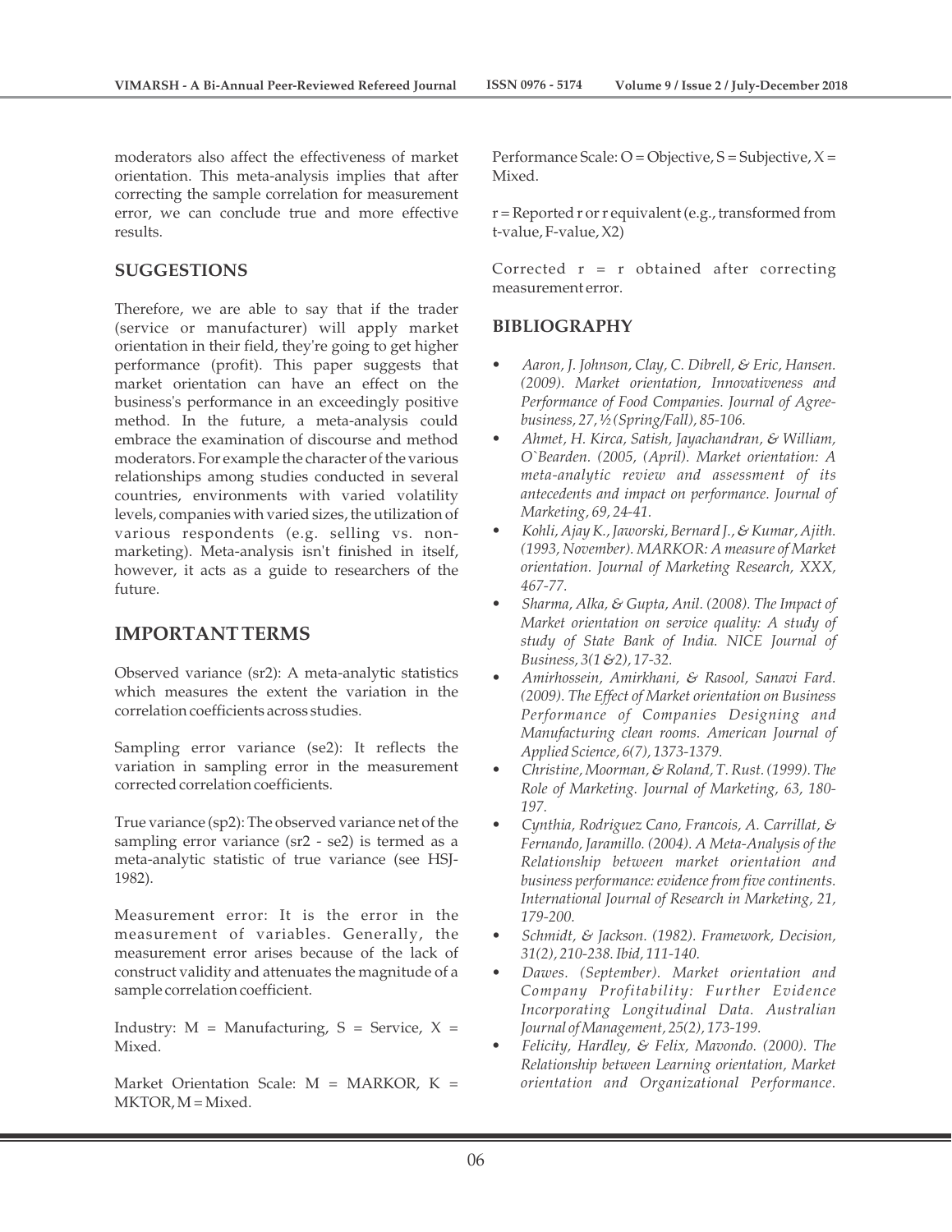*Visionary Marketing for the 21st Century: Facing the Challenge, 1496-1500.*

- *John, C. Narver, & Stanley, F. Slater. (1990, October). The Effect of a Market orientation on Business Profitability", Journal of Marketing, 20-35.*
- *Neil, A. Morgan, Douglas, W. Vorhies, & Charlotte, H. Mason. (2009). Market orientation, Marketing Capabilities and Firm Performance. Strategic Management Journal, 30, 909-920.*
- *Norzalita, Abd. Aziz. (2010, July). How will Market orientation and External environment Influence the Performance among SMEs in the Agro-Food Sector on Malaysia?. International Business Research, 3(3), 154-164.*
- *Paul, D. Ellis. (2006, July). Market orientation and Business Performance: A Meta-Analysis and Cross-*

*National Comparisons. Journal of Management Studies, 43(5), 1089-1106.*

- *Stanley, F. Slater, & John, C. Narver. (2000). The Positive Effect of a Market orientation on Business Profitability: A Balance Replication. Journal of Business Research, 48, 69-73.*
- *Sue, Pulendran, Richard, Speed, & Robert, E. Widing. (2000, September). The Antecedents and Consequences of Market orientation in Australia. Australian Journal of Management, 25(2), 119-138.*
- *Valter, Afonso Vieira. (2009). Antecedents and Consequences of Market orientation: A Brazilian Meta-Analysis and an International Mega-Analysis. Brazilian Administration Review, 7(1), 40-58, art. 3. Curitiba.*